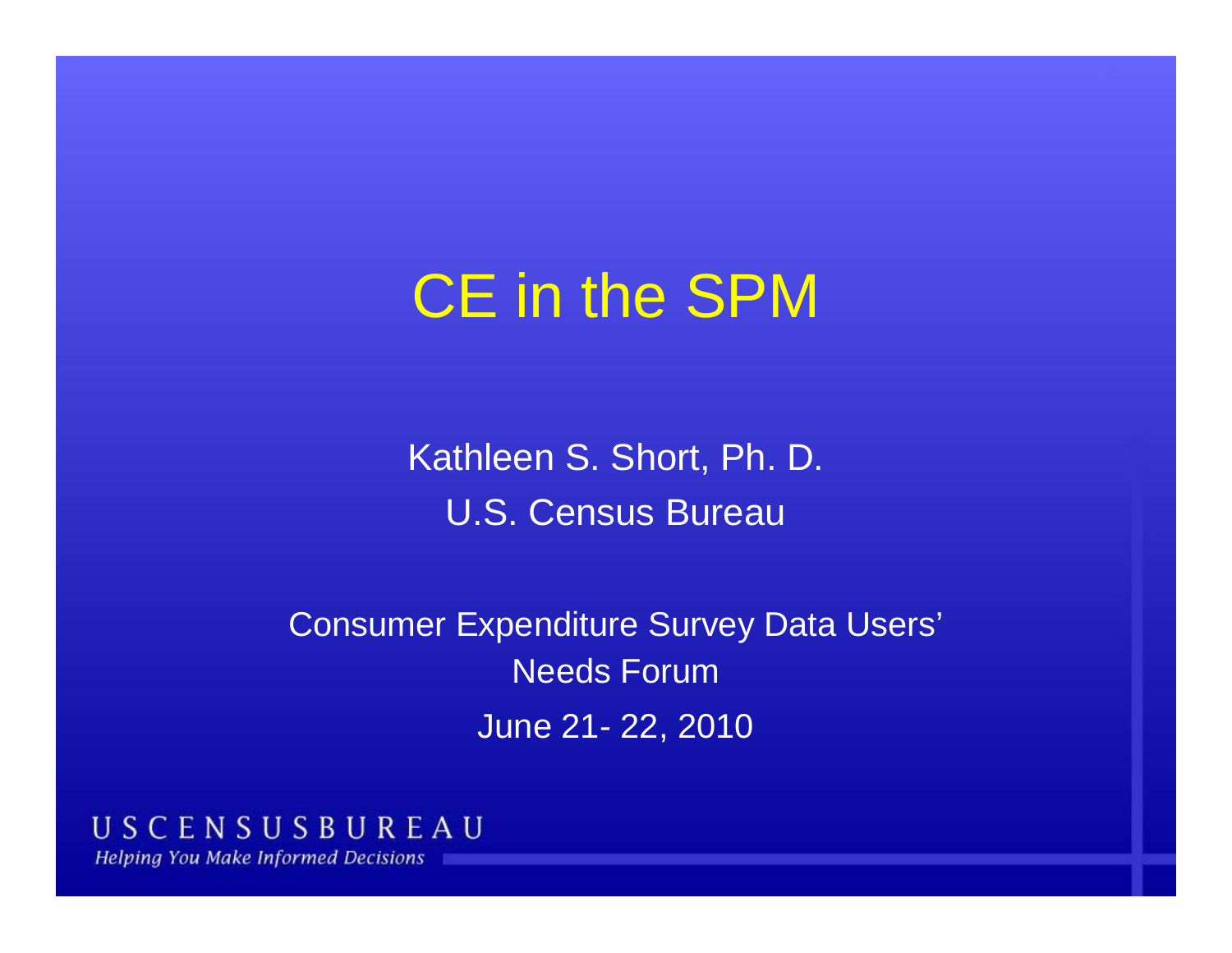# Commerce Department News **FOR IMMEDIATE RELEASECONTACT OFFICE OF PUBLIC AFFAIRS**Tuesday, March 2, 2010

Census Bureau to Develop **Supplemental Poverty Measure** (SPM), with assistance from the Bureau of Labor Statistics and in consultation with other appropriate agencies and outside experts, will be responsible for the measure's technical design.

USCENSUSBUREAU **Helping You Make Informed Decisions**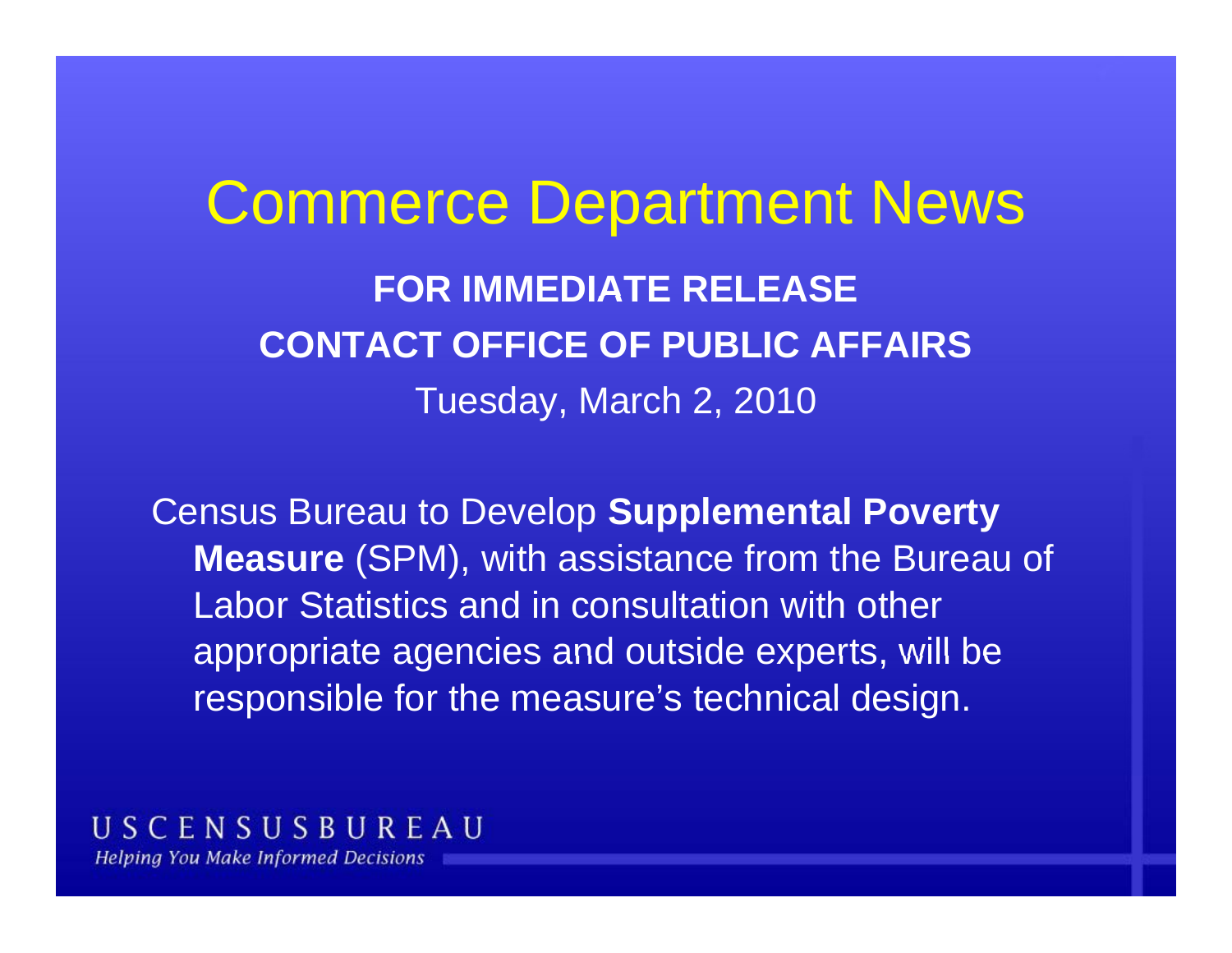# SPM

### • An Interagency Technical Working Group

- Provided a roadmap
- 1995 National Academy of Science *Measuring Poverty*
- Extensive research on poverty measurement past 15 years
- • Additional details can be found at http://www.census.gov/hhes/www/povmeas/SPM\_TWGObserva tions.pdf.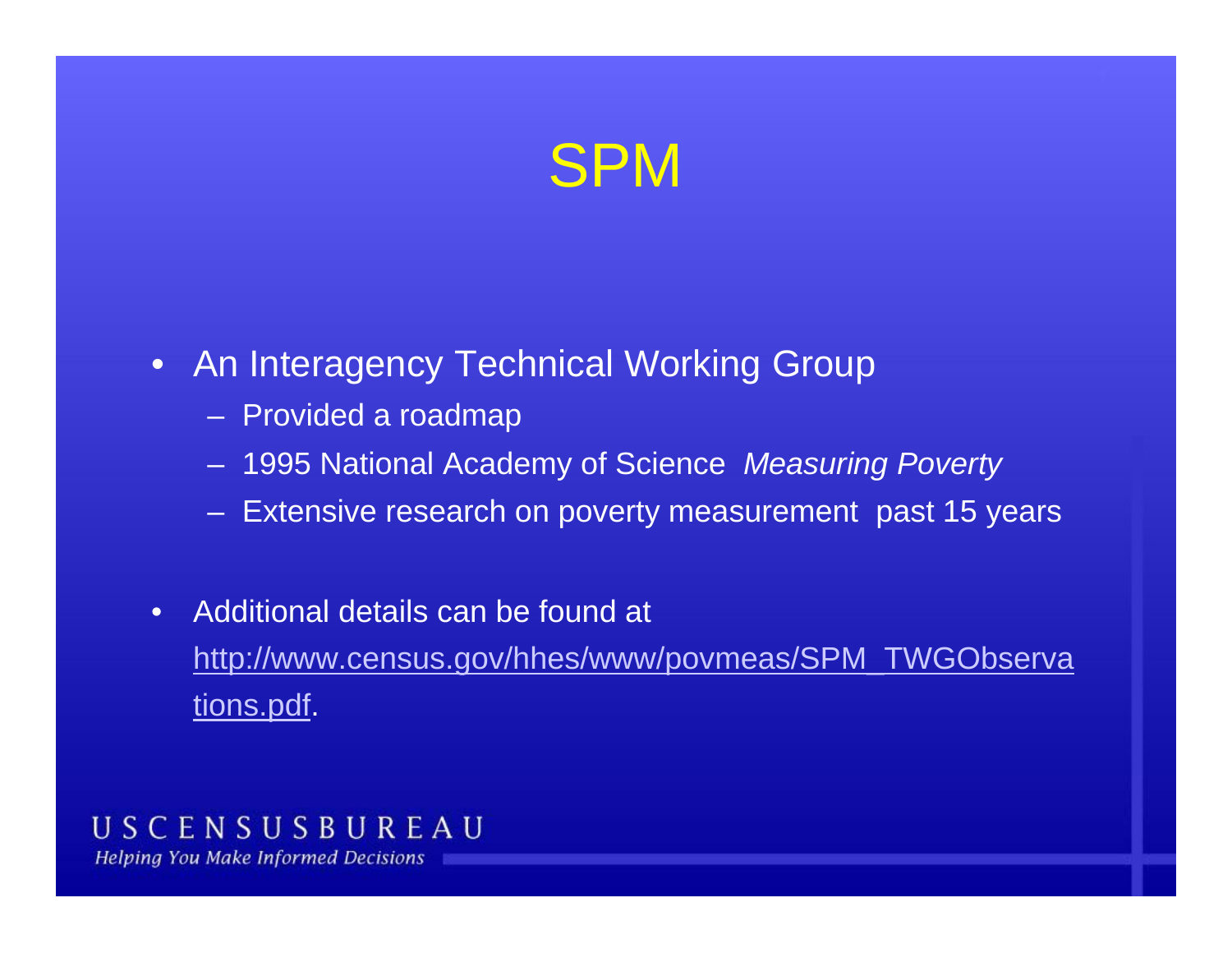Observations from the Interagency Technical Working Group on Developing a **Supplemental Poverty Measure** 

- •The SPM would not replace the official poverty measure
- •Will be updated every year
- • Improved as new data, new methods, and further research become available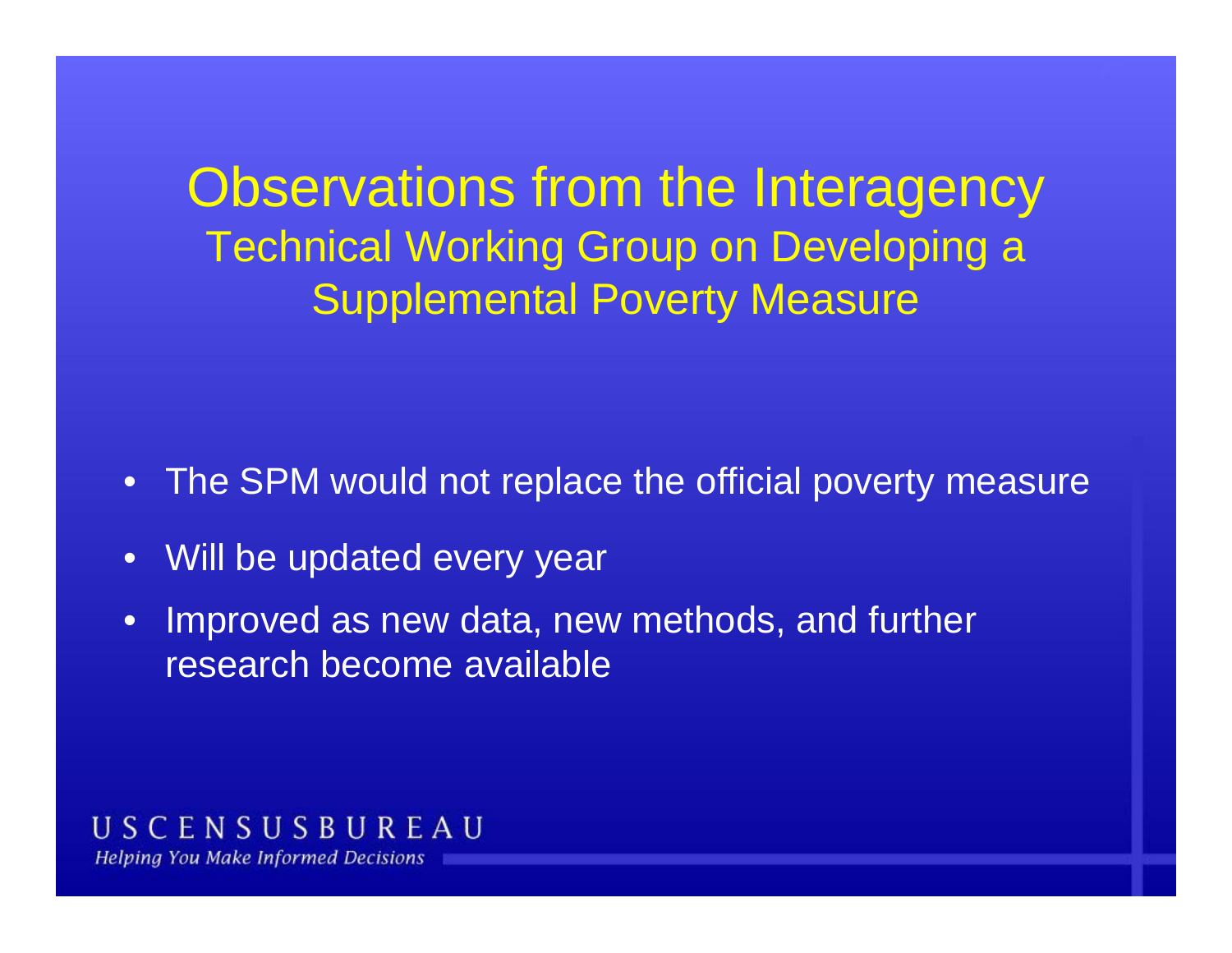# BLS Role

- Conducted research on the poverty thresholds
- Provided expenditure-based thresholds to the Census Bureau
- Will continue to play this role with the SPM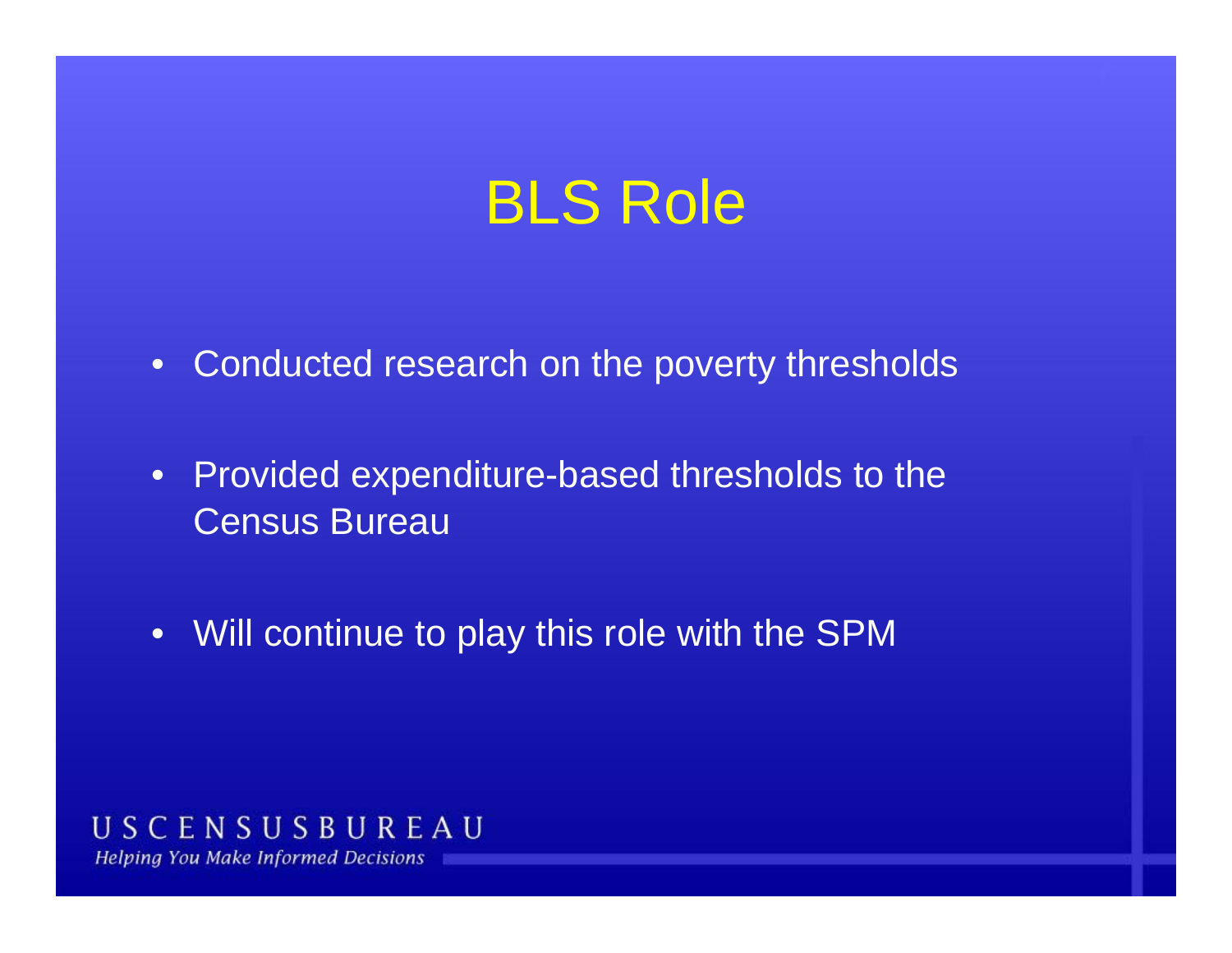# Basis for SPM

- Broadly based on the recommendations of the National Academies of Science (NAS) in their 1995 report, *Measuring Poverty*
- Informed by the research of the past 15 years
- Specifies a series of initial choices in the development of the SPM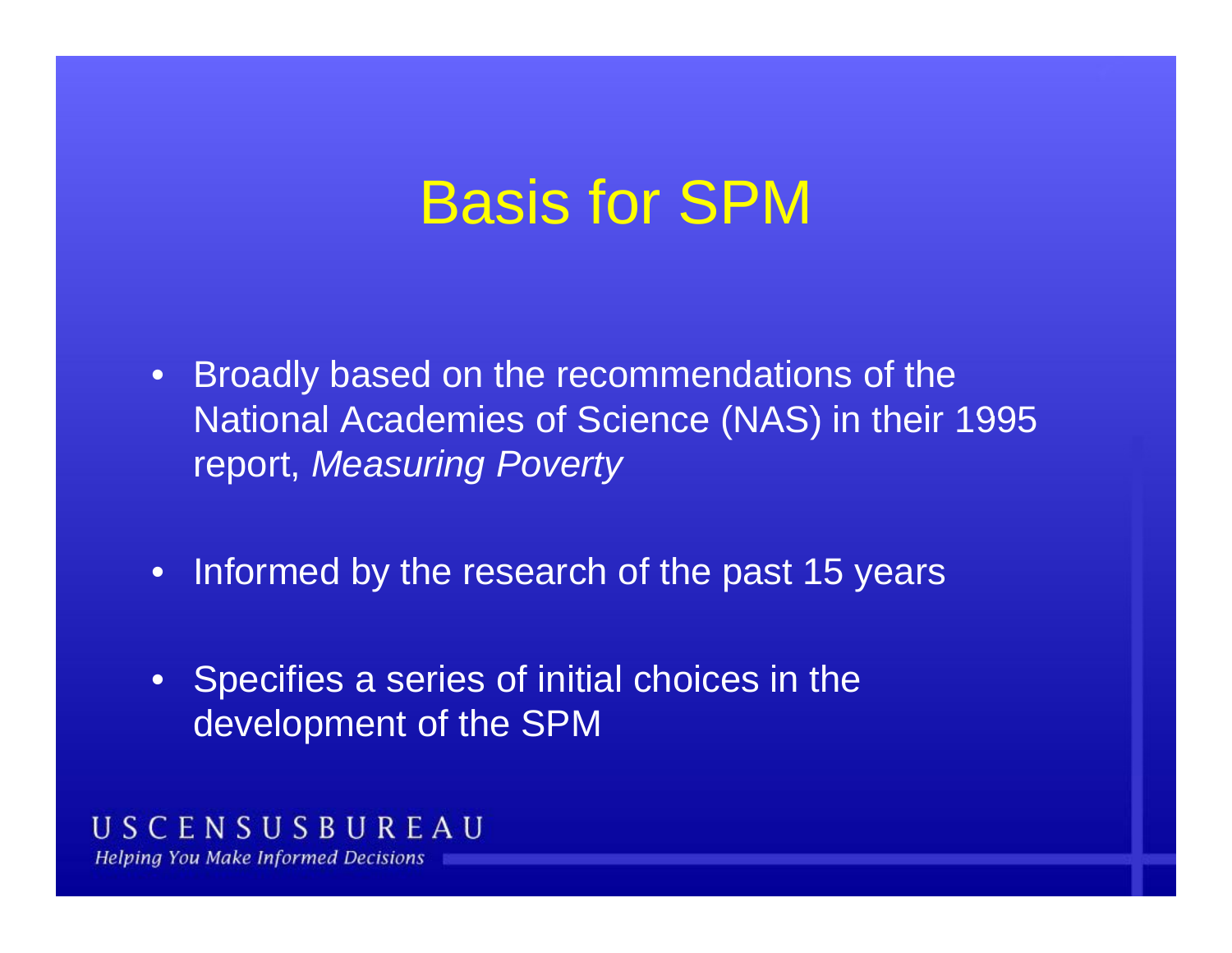# National Academy of Sciences Recommendations

- $\bullet$ Consumer Expenditure Survey [CE] Interview data
- •Reference family of two adults and two children
- •Basic bundle –food, clothing, shelter, utilities (FCSU)
- $\bullet$ Percentage of median expenditures
- $\bullet$ Multiplier for other needs of 15% - 25%
- •Three years of quarterly data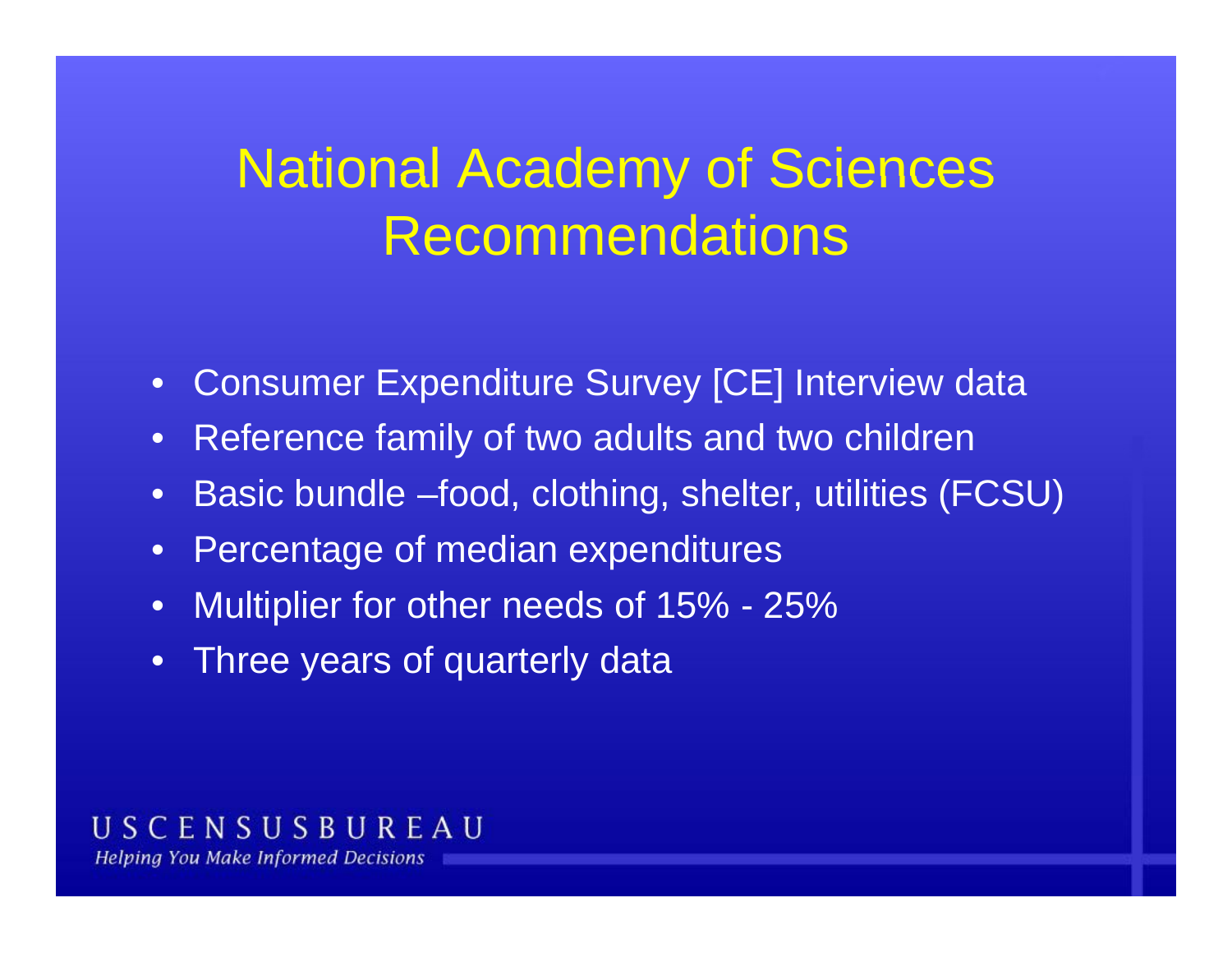

## What are the differences?

USCENSUSBUREAU **Helping You Make Informed Decisions** 

8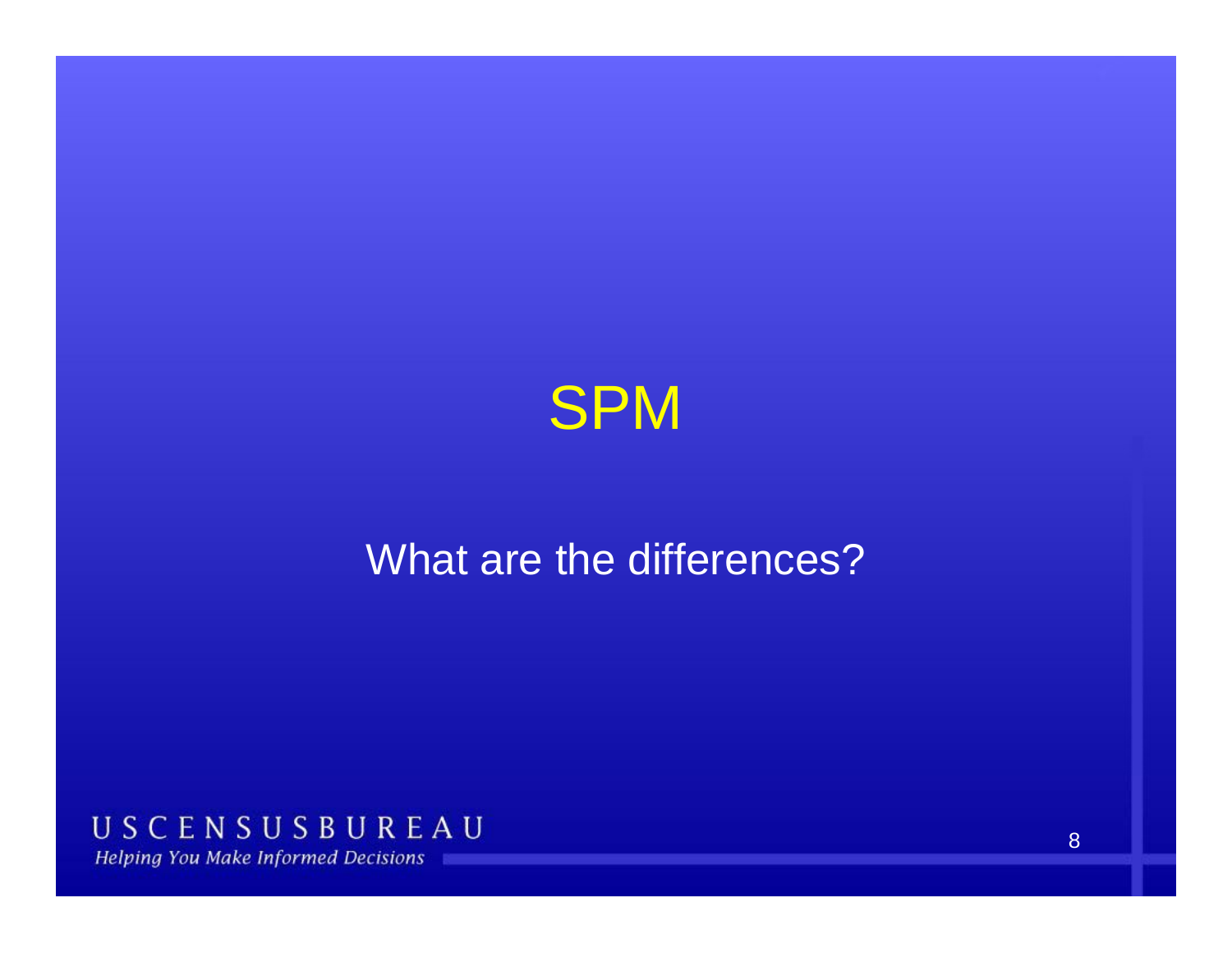## Data

- U.S. Consumer Expenditure Interview Survey
- Each threshold, 5 years of data
	- 1995: 1990 Q2 – 1995 Q1
	- 2009: 2004 Q2 2009 Q1
- Assume quarters are independent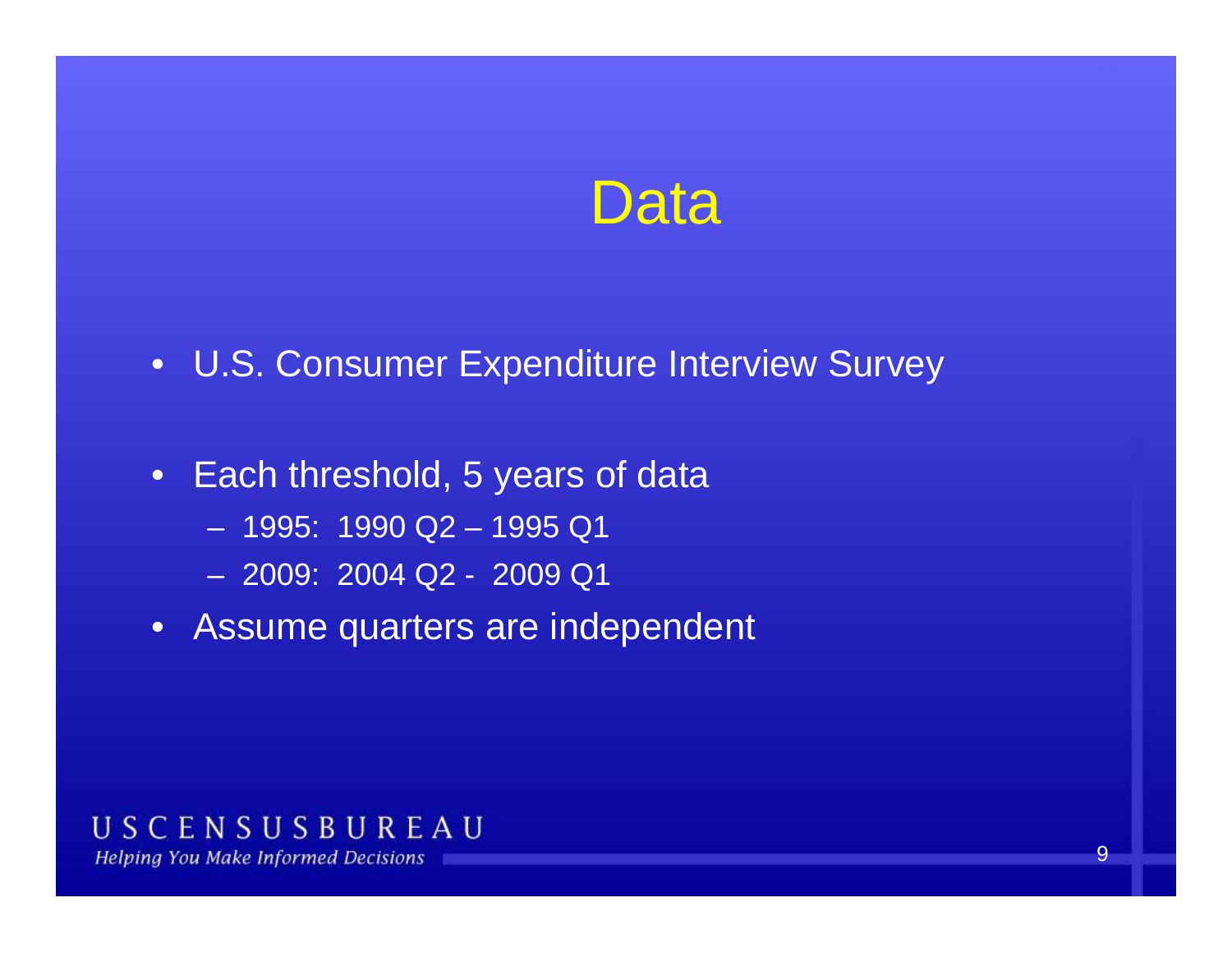# Whose spending?

- Poverty thresholds -- Consumer Unit
- • Income side -- All related individuals who live at the same address, any co-resident unrelated children who are cared for by the family (such as foster children), and any cohabitors and their children
- $\bullet$ Equivalized expenditures for the reference sample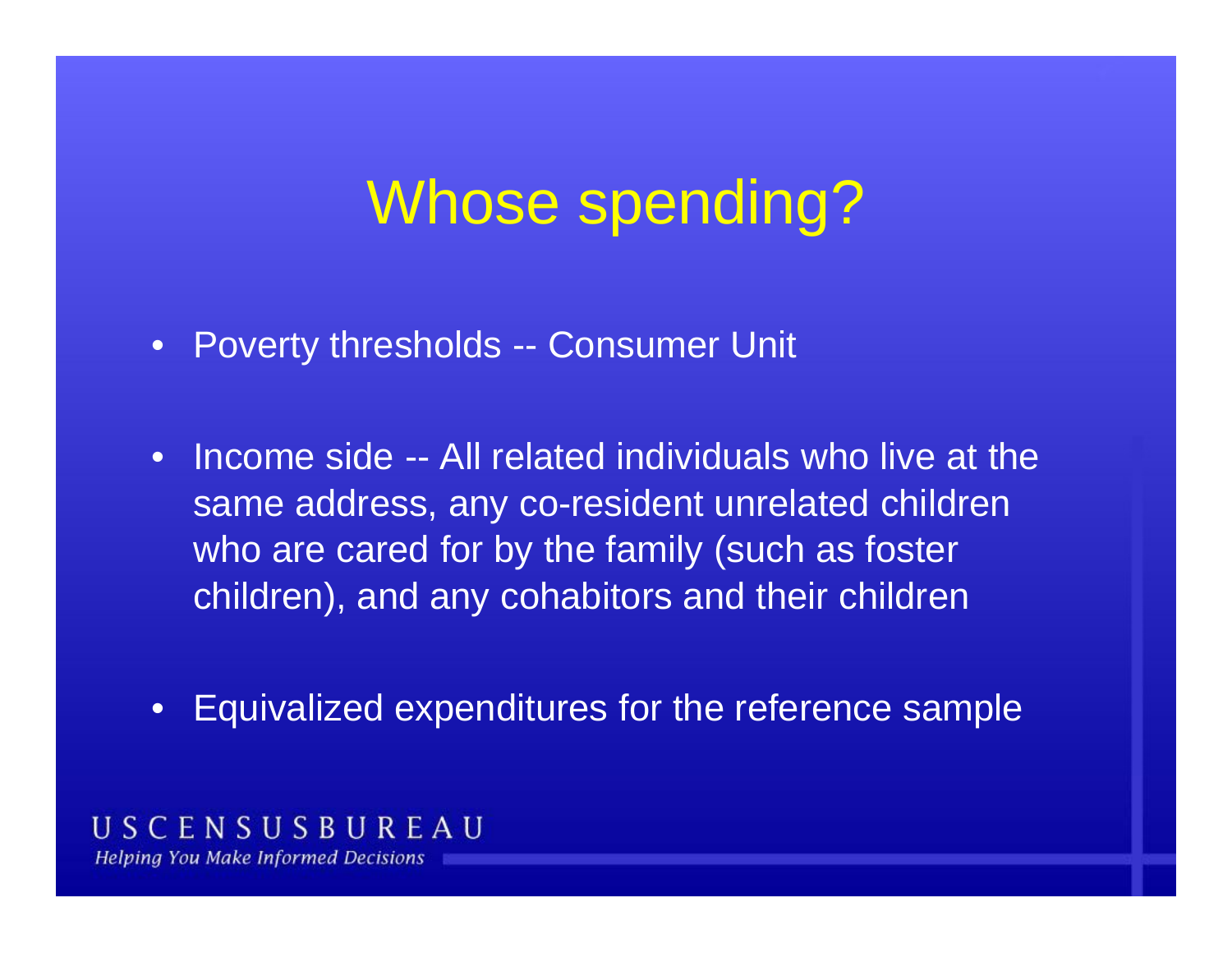# Equivalized?

- Estimation sample all units with **exactly two children.**
- Adjusted to represent **2 adult and 2 child** unit with equivalence scale
- $\bullet~$  Published thresholds presented as spending thresholds for a **2 adult and 2 child** unit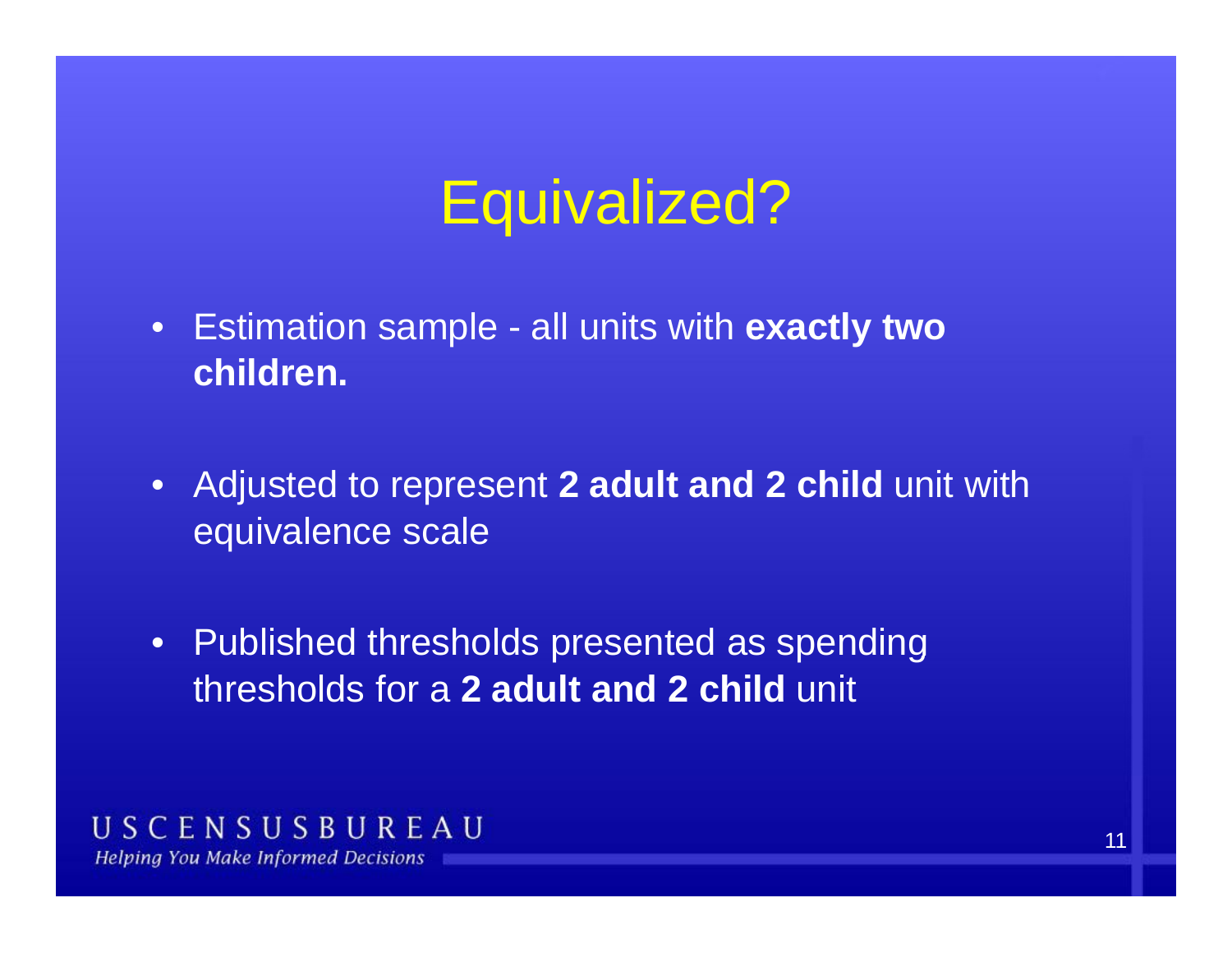# **Three-parameter Equivalence Scale**  $(A + pk + qK)^F$

- $A =$  number of adults
- p and q = adult equivalent needs
	- – $p = 0.8$
	- $-$  q = 0.5  $\,$
- k = first child with single parent
- K = number of other children
- F is the economy of scale factor
	- $\mathcal{L}_{\mathcal{A}}$ F = .7 implies relatively low economies of scale

### USCENSUSBUREAU

**Helping You Make Informed Decisions**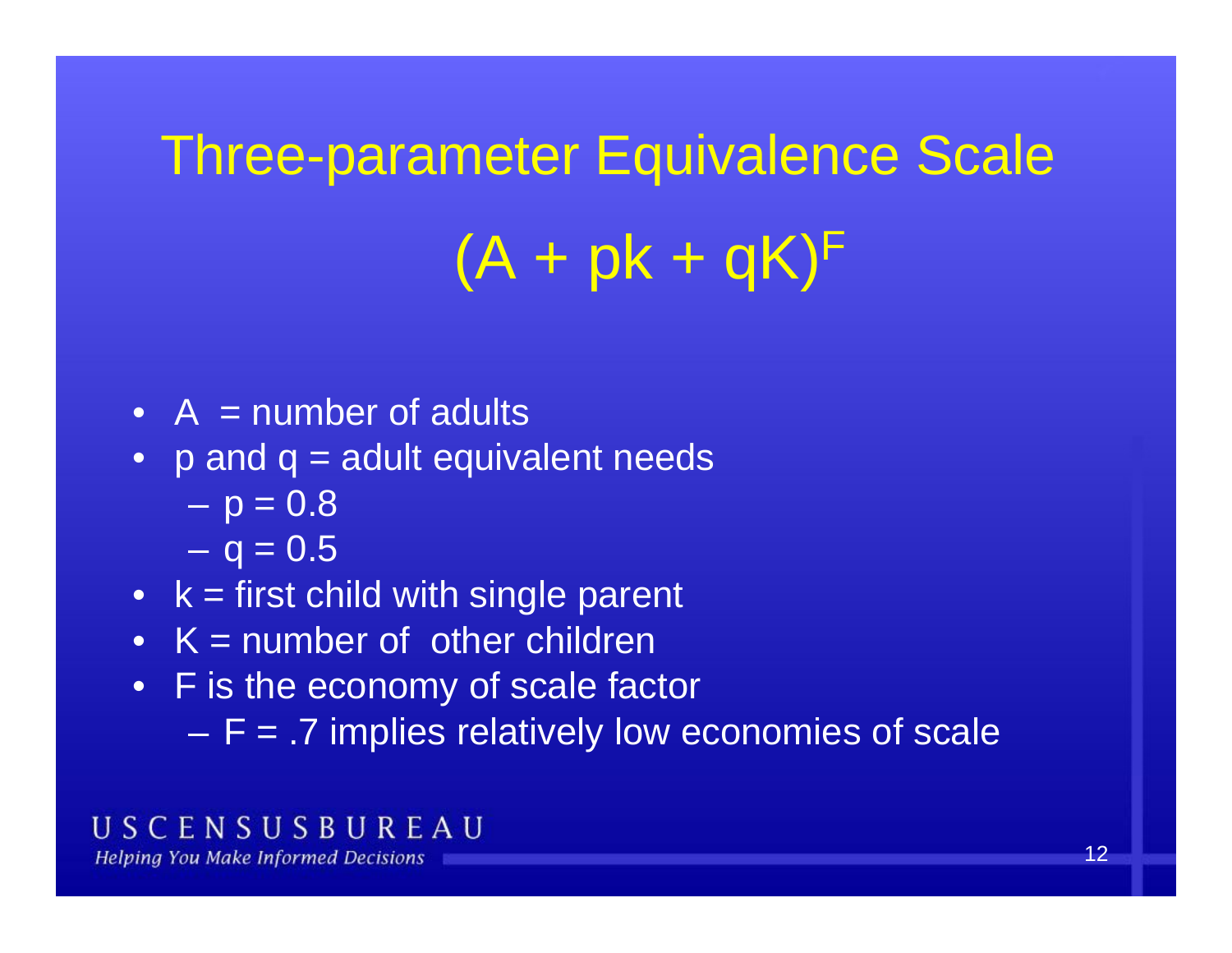# **FCSU Spending**

- $\bullet$ CE-Defined Food (includes Food Stamps value)
- •**Clothing**
- •Utilities (includes telephone)
- $\bullet$ For renters, shelter expenditures
- • For homeowners, non-vacation shelter expenditures that include
	- Mortgage interest payments
	- Prepayment penalties
	- Property taxes
	- Maintenance, repairs, insurance and other related expenditures
- •**Out-of-pocket = CE-defined + mortgage principal repayments**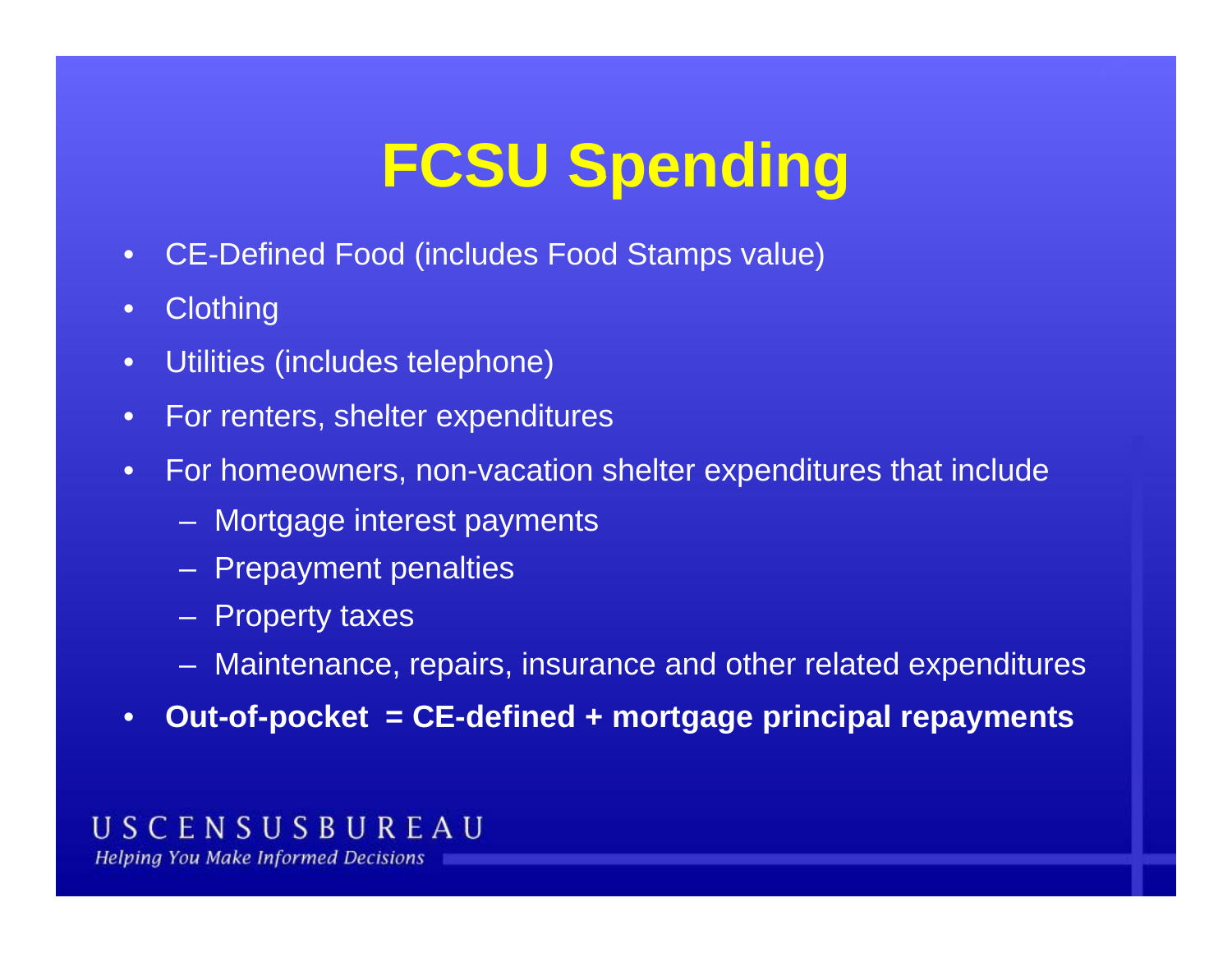## What level of spending?

- 120% of 33<sup>rd</sup> percentile of annual FCSU expenditures
- From the distribution of equivalized FSCU expenditures within the estimation sample, select the dollar amount at the 33rd percentile of the distribution
- Threshold based on a level of spending on FCSU that two-thirds of American families are able to achieve or exceed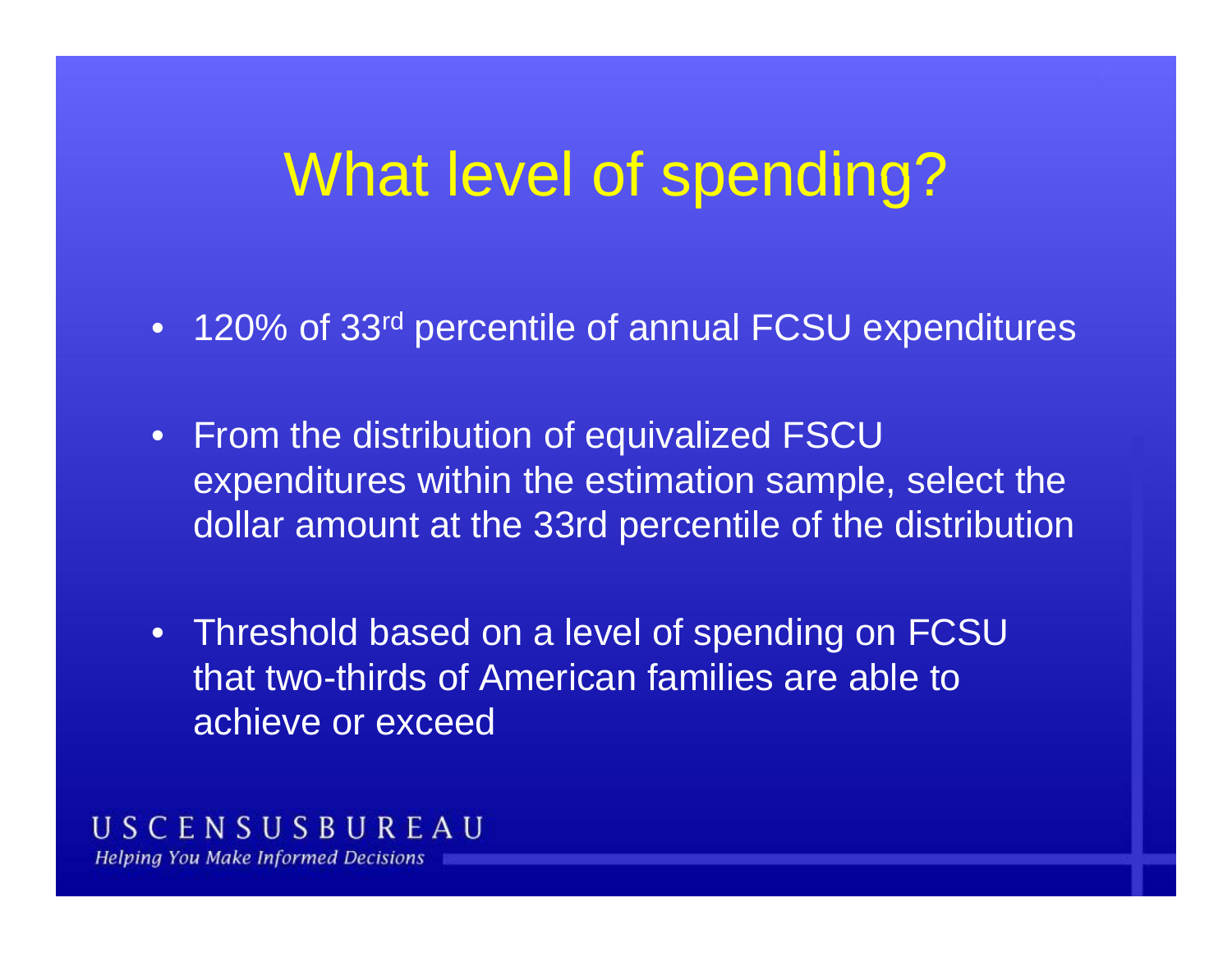# Annual Updates?

- Five year moving average
- Reduce the risk that they might change significantly from year-to-year
- Update by changes in 33<sup>rd</sup> percentile of FCSU expenditures each year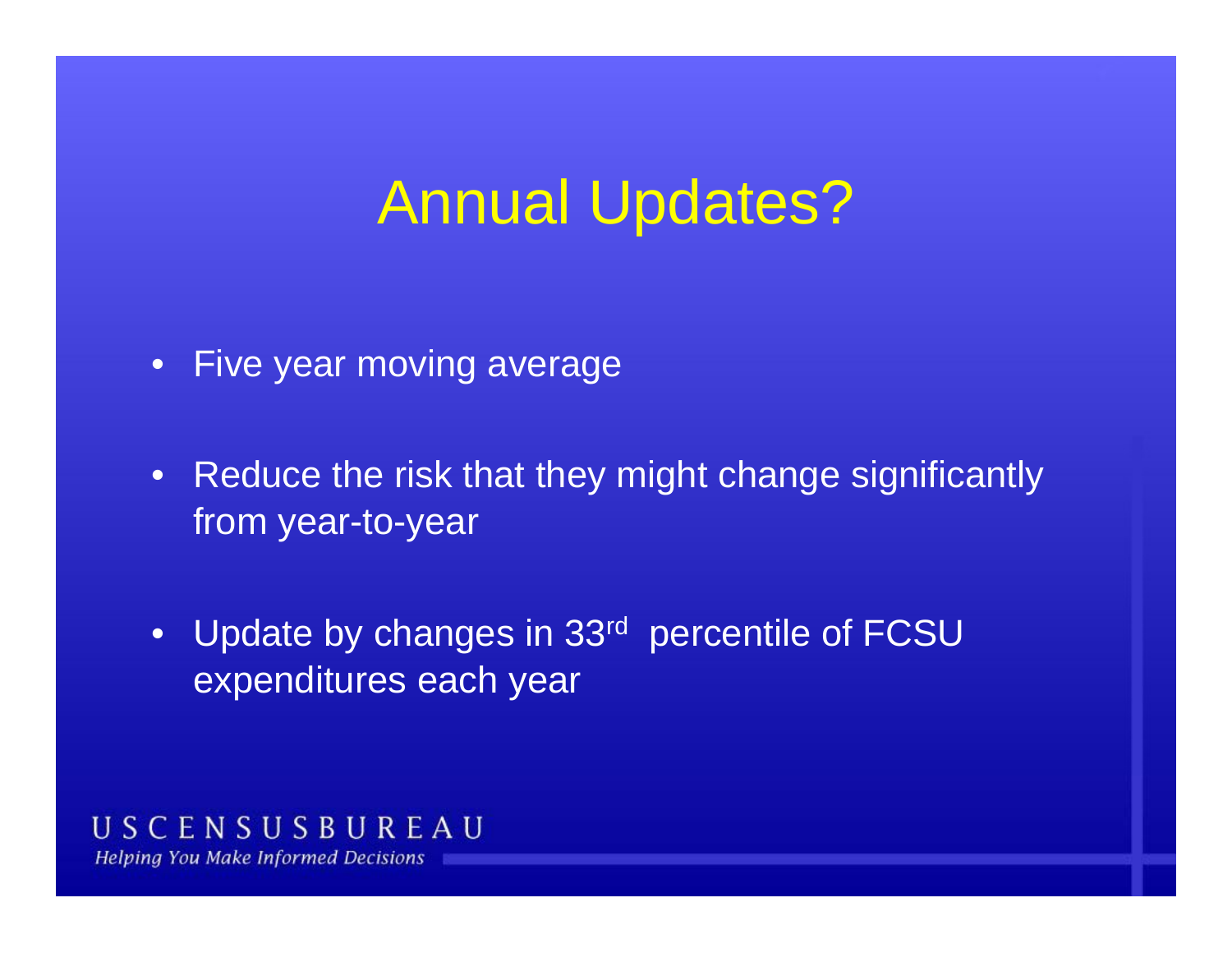# Main Goals of SPM

- $\bullet$  More comprehensive poverty measure than current official measure
- Evaluate effect of taxes and transfers on poverty **statistics** 
	- Include value of in-kind benefits that are counted on the resource side for food, shelter, clothing and utilities
	- Consistency of the threshold and resource definitions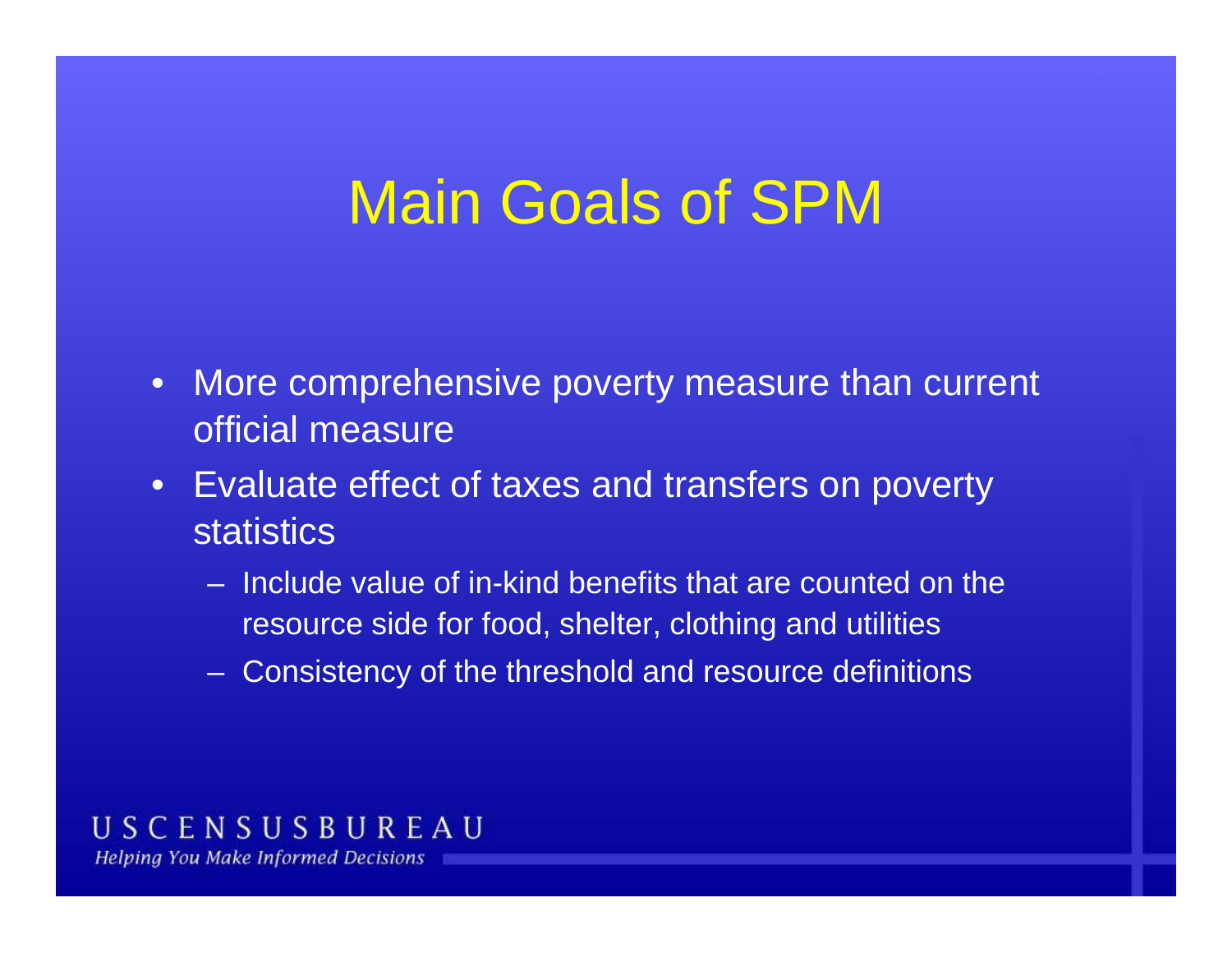# Resource side

- Before tax money annual income
- Plus noncash transfers
- Minus necessary expenses

#### USCENSUSBUREAU **Helping You Make Informed Decisions**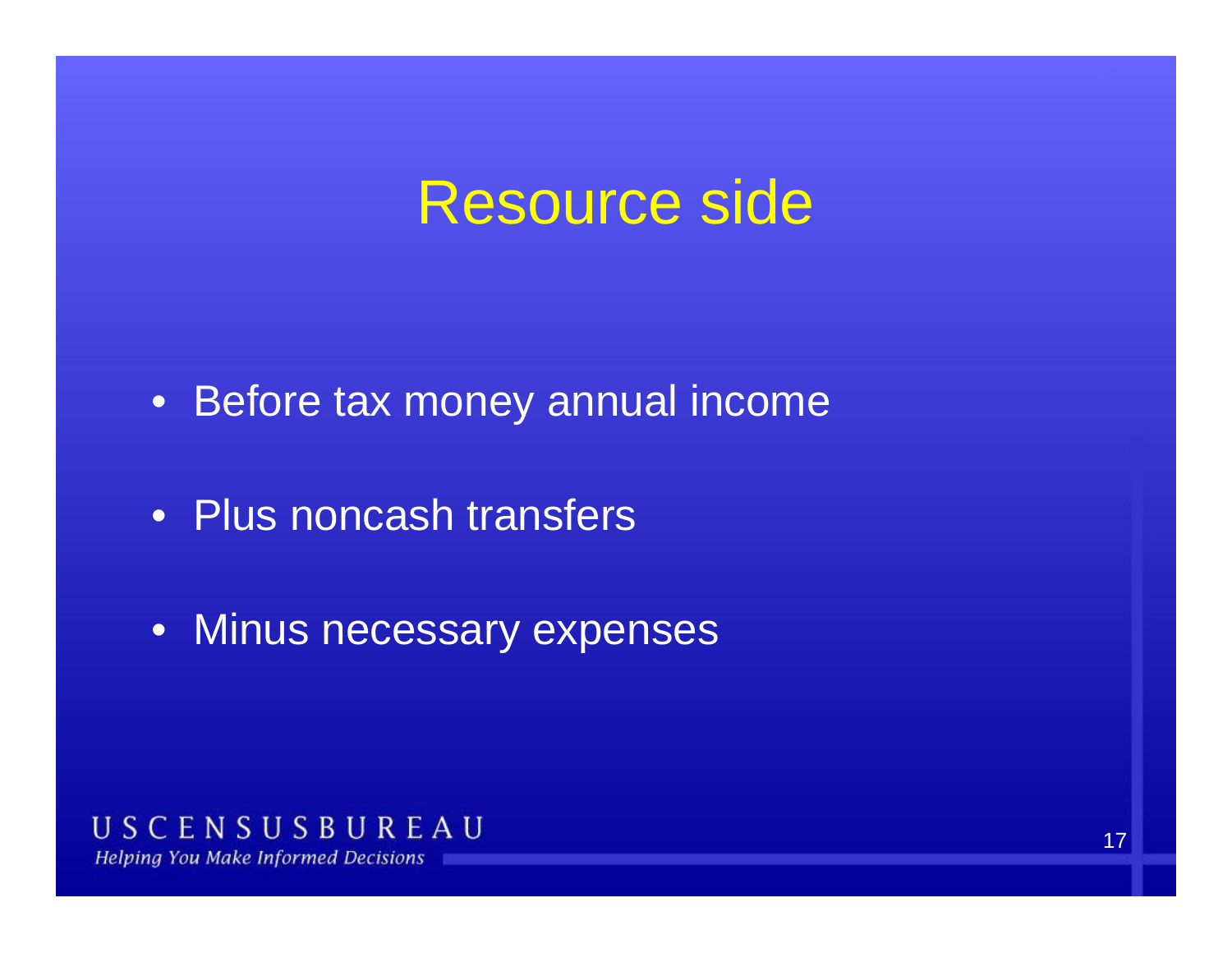# For consistency CE needs

- Food expenses do not include subsidies for WIC and free and reduced price school meals
- Shelter expenses do not take account of the value public or subsidized housing
- $\bullet$  Utility expenses do not include payments subsidies such as LIHEAP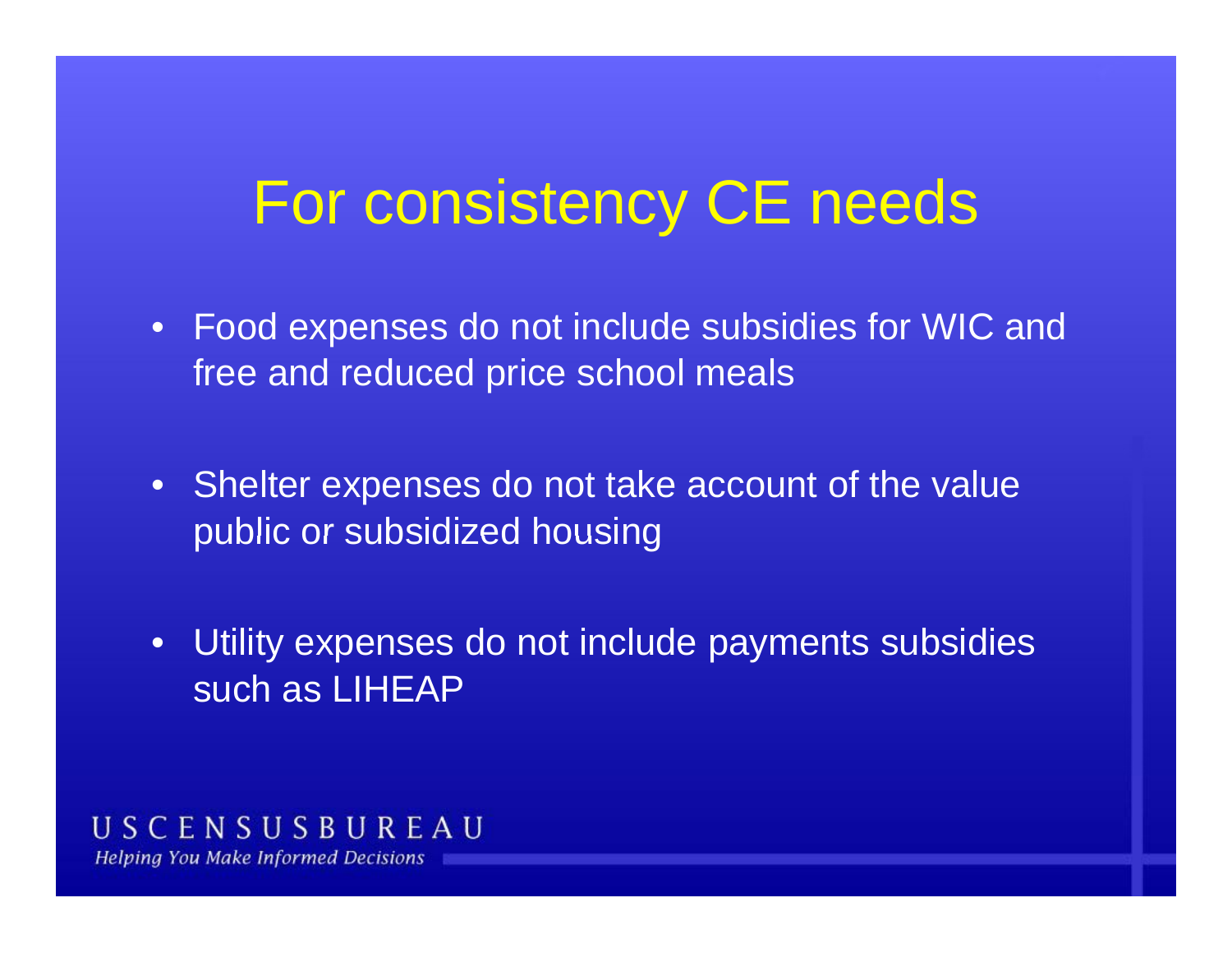# Important CE needs

- Expenditures on food, clothing, housing, and utilities must be collected together
	- Correlations are important
	- Distributions at micro-level
- $\bullet$  Resource measure is collected for previous calendar year
	- $\mathcal{L}_{\mathcal{A}}$ CE quarterly data is annualized
	- Quarters are assumed to be independent
	- Longitudinal weights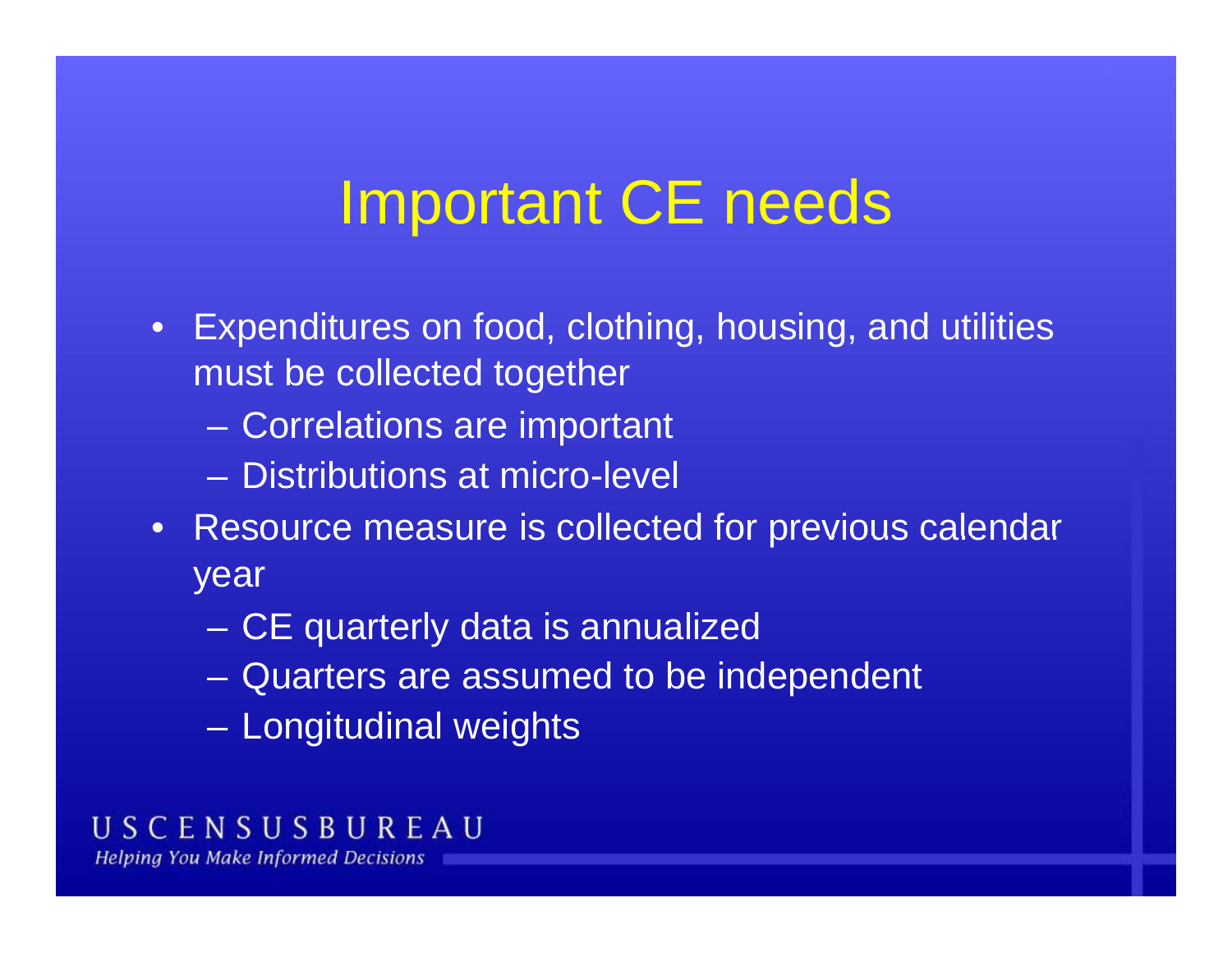# Special problem: housing

- $\bullet$  A significant number of low-income families own a home without a mortgage and therefore have quite low shelter expenditures
- •Separate thresholds
	- Renters
	- Owners with <sup>a</sup> mortgage
	- Owners without a mortgage

#### USCENSUSBUREAU **Helping You Make Informed Decisions**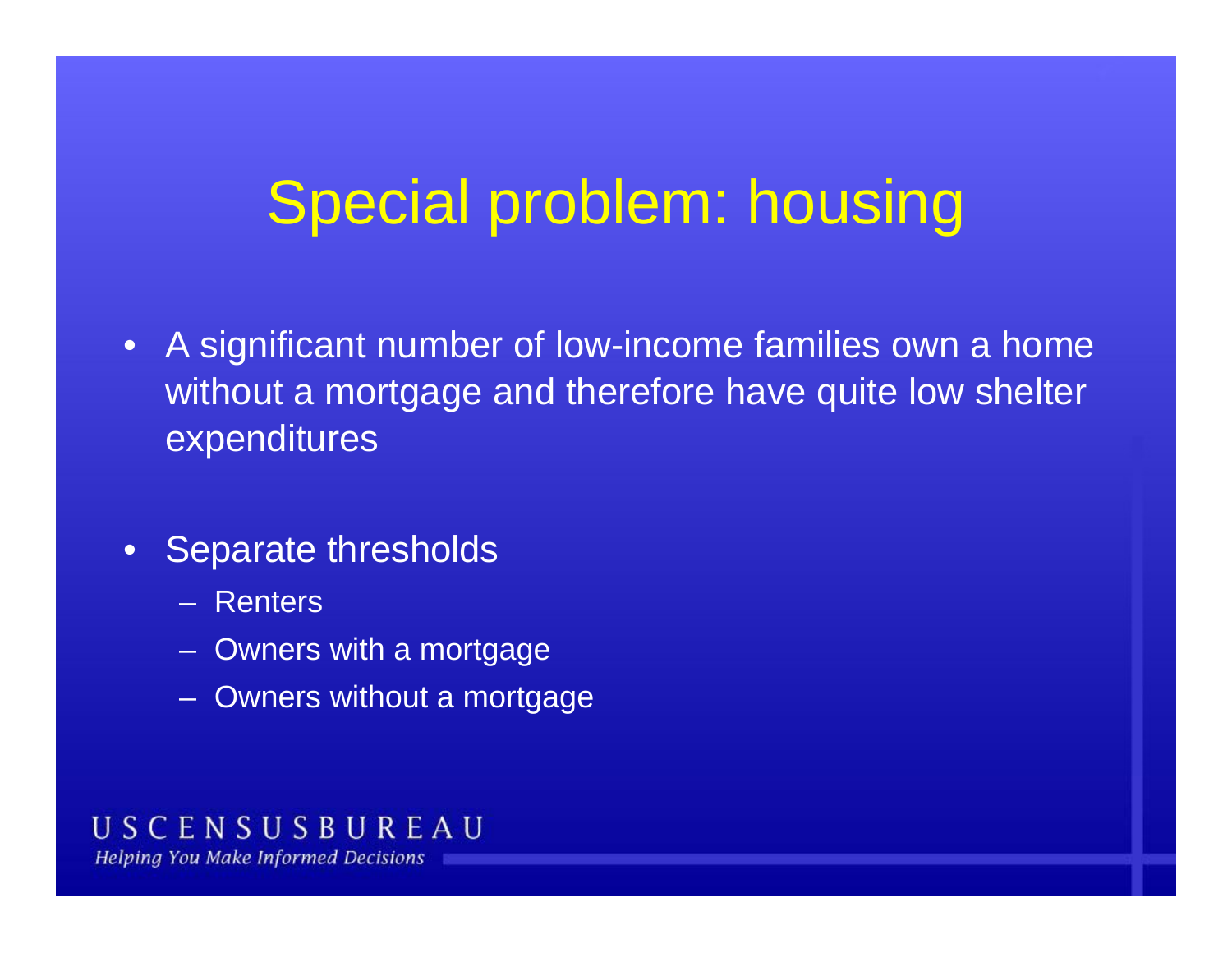# Further research

- Adjust the thresholds for price differences across geographic areas using the best available data and statistical methodology
- Estimates of correlations among FCSU and MOOP, child care, work expenses
- Characterize properties of distributions at the microlevel, changes over time
- Monthly vs. annual measures